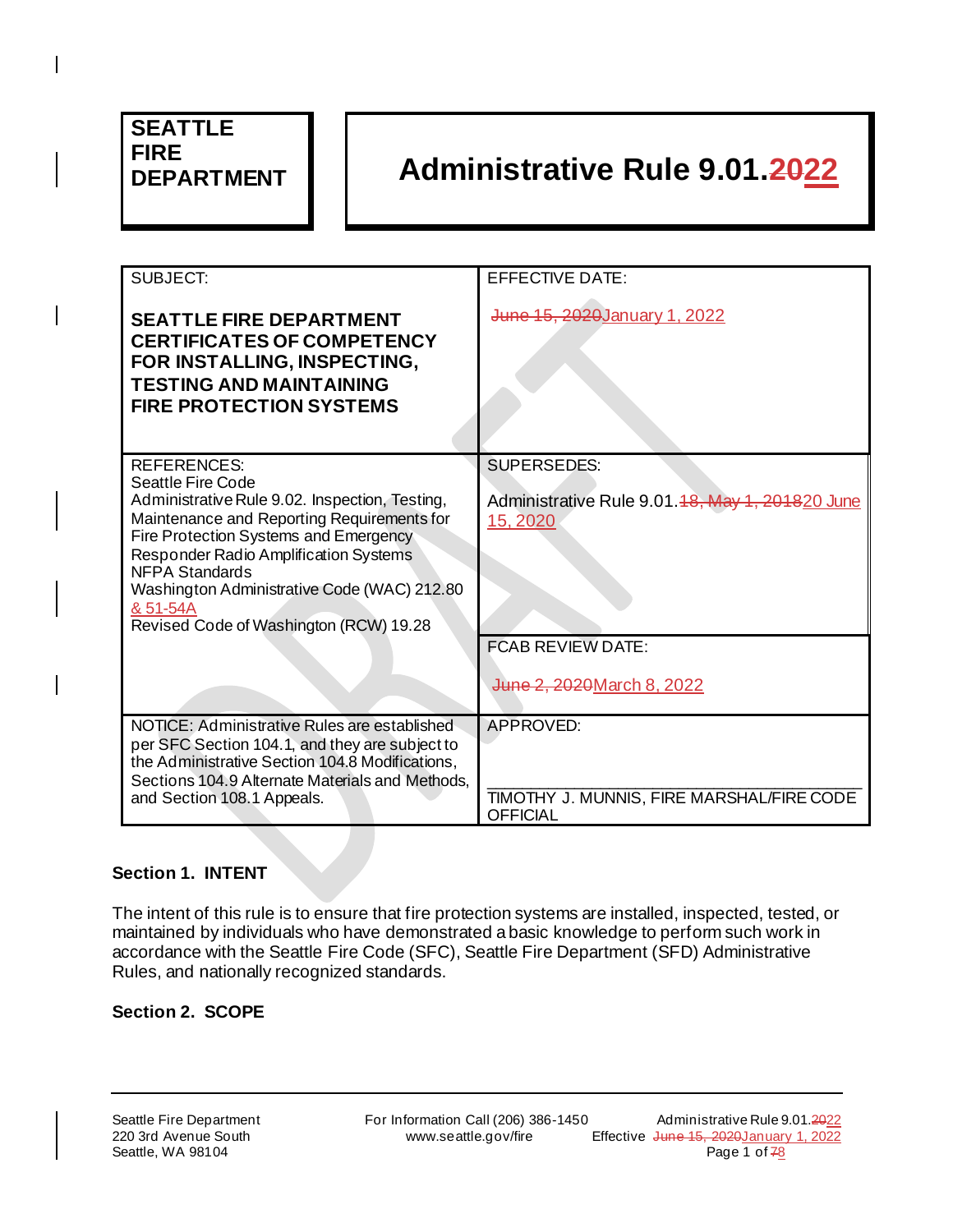This rule shall apply to all individuals engaged in installing, programming, inspecting, testing or maintaining fire protection systems in the City of Seattle unless specifically exempted from this rule by the exceptions contained in Section 3.

## **Section 3. EXCEPTIONS**

 $\overline{\phantom{a}}$ 

The following are exempt from the requirements in this Administrative Rule:

- (a) For aircraft, vehicles or vessels, any businesses, firms or persons engaged exclusively in the business of installing, testing or maintaining fire protection systems on such aircraft, vehicles or vessels.
- (b) Members of the SFD acting in their official capacity engaged in servicing fire department equipment, work performed on fire protection systems in connection with emergency responses, or of fire protection systems at any premises for compliance with the SFC, SFD Administrative Rules or nationally recognized standards.
- (c) Federal government employees engaged in installing, testing or maintaining fire protection and life safety systems and equipment owned by the federal government.
- (d) State government employees engaged in installing, testing or maintaining fire protection and life safety systems and equipment installed for the protection of public rights of way.
- (e) A registered professional engineer in the state of Washington acting solely in professional capacity.
- (f) Insurance Rating Associations and building owners engaged in testing and inspecting fire protection systems when such inspecting and testing is not required by the SFC, SFD Administrative Rule, or nationally recognized standards.
- (g) Any individual who services only his or her own fire extinguisher(s) for personal use, provided such extinguisher(s) are not required by SFC, SFD Administrative Rule, or nationally recognized standards.
- (h) Individuals testing or maintaining fire protection systems installed in dwellings regulated by the Seattle Residential Code (SRC). These individuals should refer to Chapter 212-80 of the Washington Administrative Code (WAC) for Washington State certification and licensing requirements.
- (i) Building owners, other responsible parties or their authorized agents operating fire protection systems for the purpose of conducting emergency evacuation drills required by the SFC.
- (j) When performing work regulated under Chapter 19.28 of the Revised Code of Washington (RCW), certified master electricians, journeyman electricians, specialty electricians or properly supervised trainees allowed to perform electrical installation work under Chapter 19.28 RCW;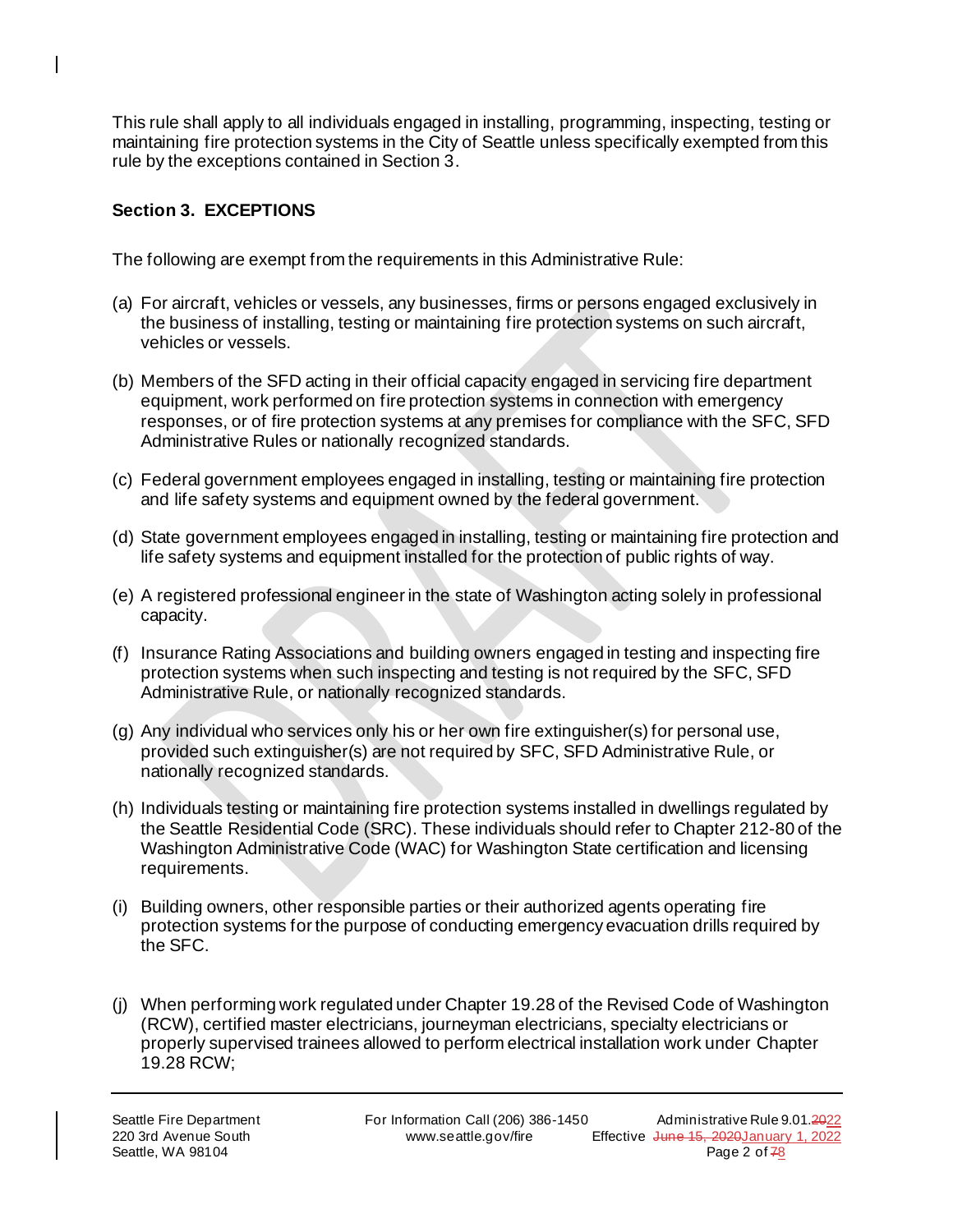#### Provided:

 $\overline{\phantom{a}}$ 

When work is being performed that involves electrical work regulated under Chapter 19.28 RCW and programming or testing of fire alarm systems as required by the fire code official, the individual:

- a) Must comply with this rule and be a State of Washington certified electrician for the work being performed; or
- b) Must be a State of Washington certified electrician who is directly supervised by an individual certified by the fire code official during the work.

#### **Section 4. DEFINITIONS**

For the purposes of this rule the following words and terms have the meanings indicated below:

**Certificate of Competency.** A document issued by the fire code official to a person who has passed the prescribed examination, and has met the other requirements for certification, which grants conditional permission to perform the acts for which a certificate has been issued.

**Fire Protection Systems.** Approved devices, equipment and systems or combinations of systems used to detect a fire, activate an alarm, or extinguish or control a fire, control or manage smoke and products of a fire or any combination thereof.

**Inspection.** A visual examination of a fire protection system, or portion of the system, to verify that the system appears to be in operating condition, is free from physical damage, and complies with the SFC and applicable statutes and regulations.

**Maintenance.** Work required to keep fire protection systems operable or make repairs in accordance with the SFC and applicable statutes and regulations. The term also means the disassembly of an extinguisher, fire protection system and a complete check of all working parts and all parts, which have a bearing on the performance of the system to insure integrity.

**Testing.** A procedure used to determine the status of a fire protection system to verify it is operating as intended by conducting periodic checks on fire protection systems such as water flow tests, fire pump tests, shaft pressurization tests, fire alarm tests etc. The term "testing" also includes acceptance testing and reacceptance testing.

## **Section 5. CERTIFICATE OF COMPETENCY REQUIRED**

No individual shall engage in installing, programming, inspection, testing or maintaining fire protection systems unless they have obtained a certificate of competency from the fire code official or are specifically exempted from this rule.

A SFD certificate of competency is issued to an individual who has passed the required examination and met other requirements. The required examination must be passed every three years, unless testing has been suspended by the Seattle Fire Department for an emergency or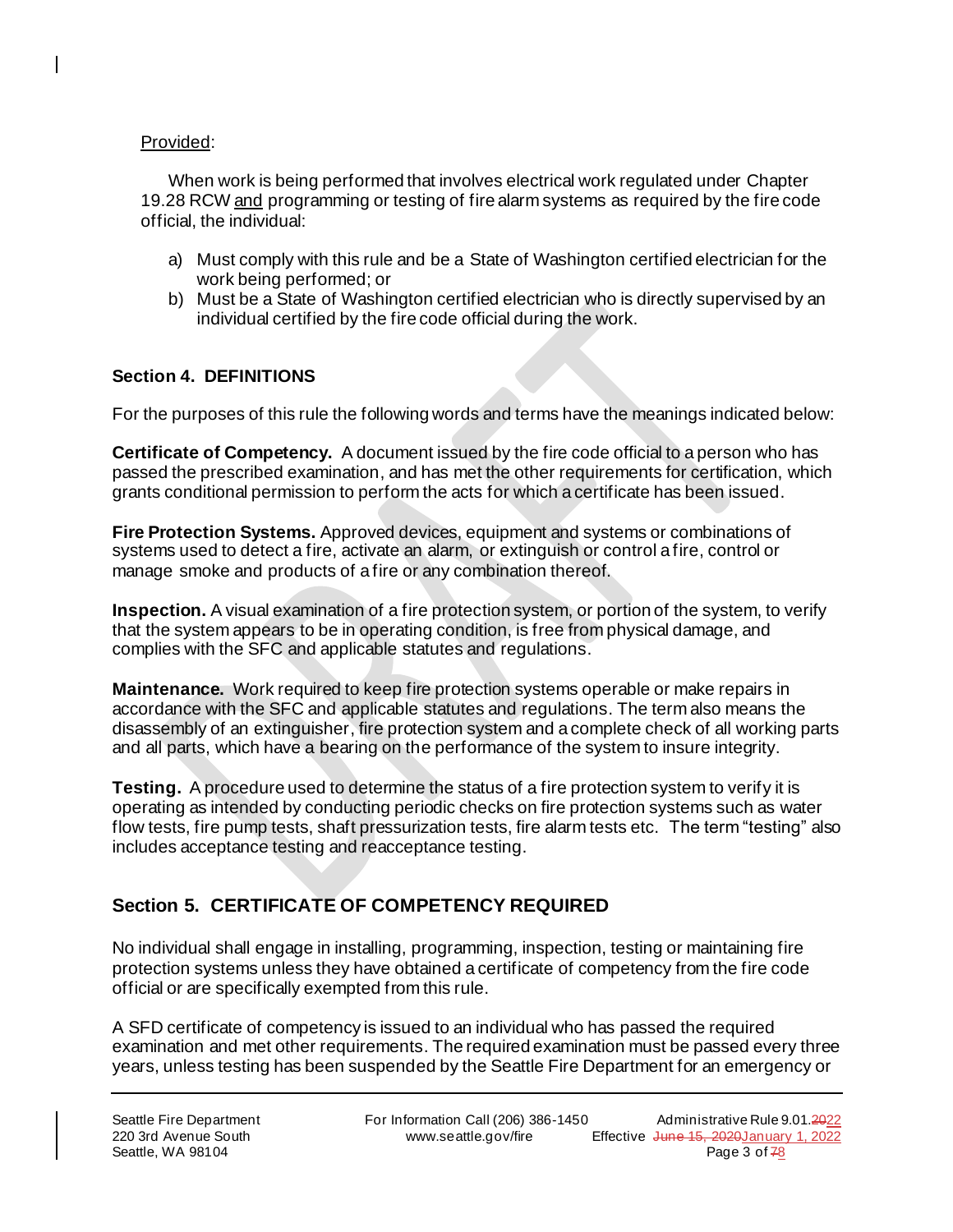other reason, in which case the Fire Marshal may choose to allow certificates to remain valid for longer than three years, with all other requirements in effect. Certificates of competency shall remain valid, unless they are suspended or revoked by the fire code official, for a period of time not to exceed one year, and are renewable for a further two years if individuals meet requirements demonstrating continued competency related to knowledge of the Seattle Fire Code and applicable national standards, and maintenance of any required state licenses. A person shall not be required to retake a certification examination, and obtain a new certificate of competency, upon changing employers.

The SFD may change the content of certification examination questions to reflect changes in applicable standards and industry practice. An SFD certificate of competency is not a substitute for, nor does it exempt individuals from, any State of Washington or federal certification, licensing, or other requirements not under the jurisdiction of the SFD. When a State of Washington Certificate of Competency is required, the SFD certificate of competency is only valid if the State of Washington Certificate of Competency is valid at the time the SFD certificate is issued or renewed.

The fire code official is authorized to recognize certificates or licenses issued by the State of Washington Fire Marshal, other fire departments or similar authorities, provided that such certificates or licenses establish qualifications of the holder in a manner similar to this rule and to the satisfaction of the fire code official.

Certificate of competency holders shall be required to carry their SFD certificate at all times when performing work on fire protection systems and equipment, and to show this certificate of competency card when requested to do so by a SFD representative. Certificates of competency are the property of the SFD and shall be surrendered upon demand of a SFD representative.

Certificate of competency holders shall also produce a valid Washington State driver's license and State of Washington Certificate of Competency Certification or other form of picture identification acceptable to the fire code official when requested to do so by a SFD representative in the field.

Individuals enrolled in a fire sprinkler apprenticeship program approved by the Washington State Fire Marshal may install, program, inspect, test or maintain fire sprinkler systems and equipment, provided that such work is conducted in the presence and under the direct supervision of another employee who holds a valid certificate for the type of work being performed. The ratio of apprentices to journey-level workers may not exceed one apprentice per SFD certified journey-level worker.

Persons working on fire protection systems while enrolled in an approved apprenticeship program shall be required to produce their apprenticeship card or other written evidence of enrollment in an approved apprenticeship program, as well as a Washington State driver's license or other form of picture identification, when requested to do so by a Fire Department representative.

The fire code official shall maintain a list of all persons currently certified to perform work on fire protection systems.

 $\overline{\phantom{a}}$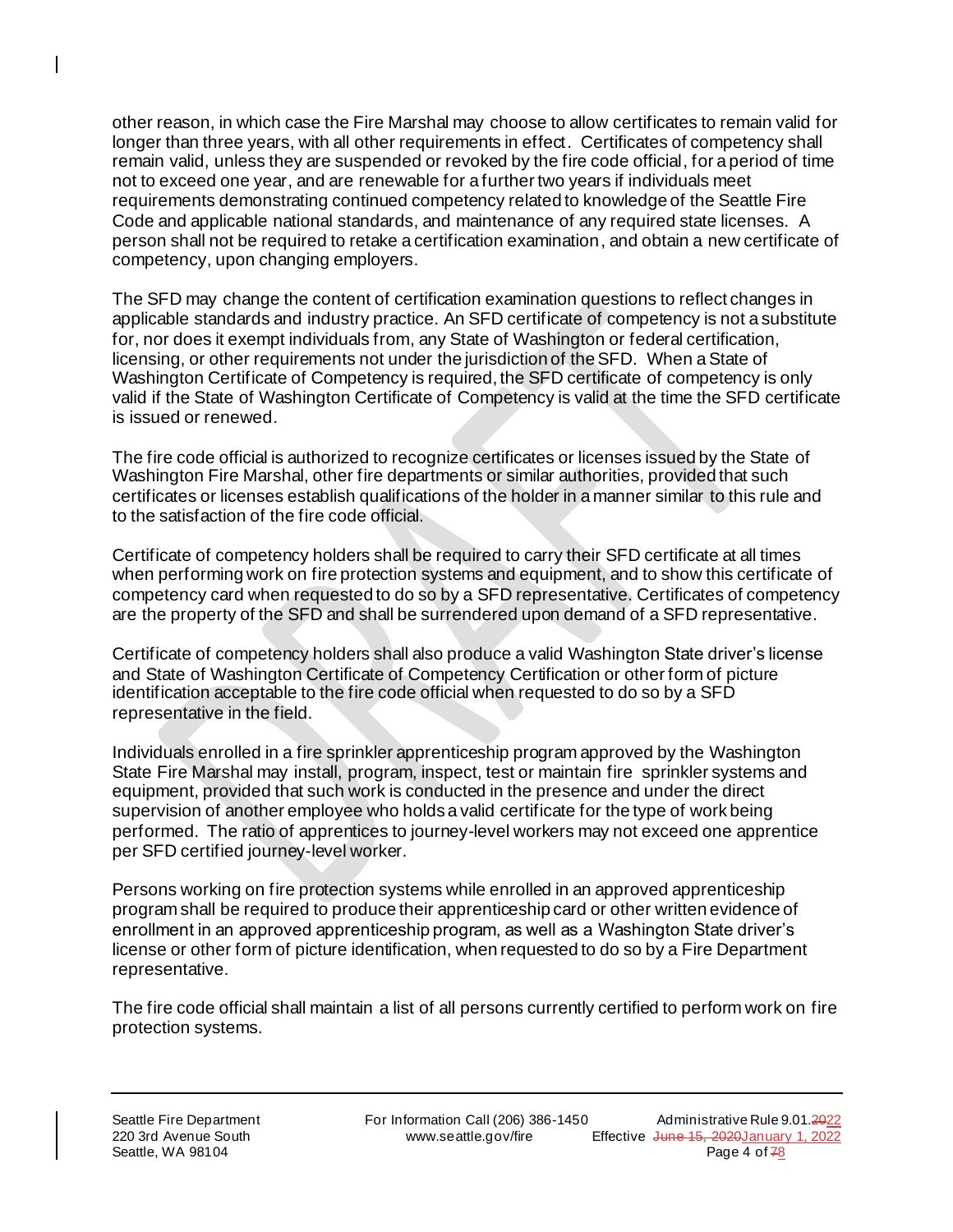## **Section 6. TYPES OF CERTIFICATES**

A certificate of competency to perform work on fire protection systems must be obtained from the SFD before an individual may perform the types of work on fire protection systems specified for each certificate. When a State of Washington Certificate of Competency is required, it must be obtained prior to being issued a SFD certificate of competency. Types of certificates of competency that are currently required shall be published by the fire code official in this SFD Administrative Rule and are listed below. The fire code official is authorized to add to, delete from or alter the types of certificates of competency required under the SFC.

If an individual holds a valid certificate of competency as of the effective date of this ordinance that authorizes specific work covered by a new type of certificate of competency , that individual shall not be required to obtain the new certificate of competency until his/her existing certificate of competency expires.

| Type AS-ITT (S) | Inspection, testing (except "acceptance testing"), and maintenance of water<br>based fire protection systems State Level ITT Certification.                                                                                                                                                                                                                                                                                                                                                                                |
|-----------------|----------------------------------------------------------------------------------------------------------------------------------------------------------------------------------------------------------------------------------------------------------------------------------------------------------------------------------------------------------------------------------------------------------------------------------------------------------------------------------------------------------------------------|
| Type $AS-2(S)$  | Installation, inspection, testing, and maintenance of automatic sprinkler<br>systems and all standpipe systems, State Level 2 (Group R Buildings up to<br>four stories and Residential Sprinkler Fitters).                                                                                                                                                                                                                                                                                                                 |
| Type $AS-3(S)$  | Installation, inspection, testing, and maintenance of automatic sprinkler<br>systems and all standpipe systems, State Level 3 (all buildings and journey<br>Level Sprinkler Fitters).                                                                                                                                                                                                                                                                                                                                      |
| Type E-1        | Installation, inspection, testing, and maintenance of foam and water mist fire<br>extinguishing systems; must also maintain AS-3 (S) or AS-2 (supervised by<br>a journey level sprinkler fitter) certification if installing piping. Must also<br>maintain NAFED engineered fire suppression systems certification.                                                                                                                                                                                                        |
| Type E-2        | Installation, inspection, testing, and maintenance of carbon dioxide fire<br>extinguishing systems. Must also maintain NAFED engineered fire<br>suppression systems certification.                                                                                                                                                                                                                                                                                                                                         |
| Type E-3        | Installation, inspection, testing, and maintenance engineered, clean agent or<br>halon replacement agent fire extinguishing systems and spray booth<br>extinguishing systems. Must also maintain NAFED engineered fire<br>suppression systems, and/or ICC/NAFED pre-engineered industrial fire<br>extinguishing systems certification. If a water-based fire protection system is<br>used, then the AS-3 certification or AS-2 (supervised by a journey level<br>sprinkler fitter) certification is required with the E-3. |
| Type E-4        | Installation, inspection, testing, and maintenance and testing of engineered<br>or pre-engineered dry/wet chemical fire extinguishing systems. Must also<br>maintain the appropriate ICC/NAFED pre-engineered kitchen or industrial<br>fire extinguishing systems or NAFED engineered fire suppression systems<br>certification, and an AS-3 or AS-2 (supervised by a journey level sprinkler<br>fitter) certification if installing fire-water piping.                                                                    |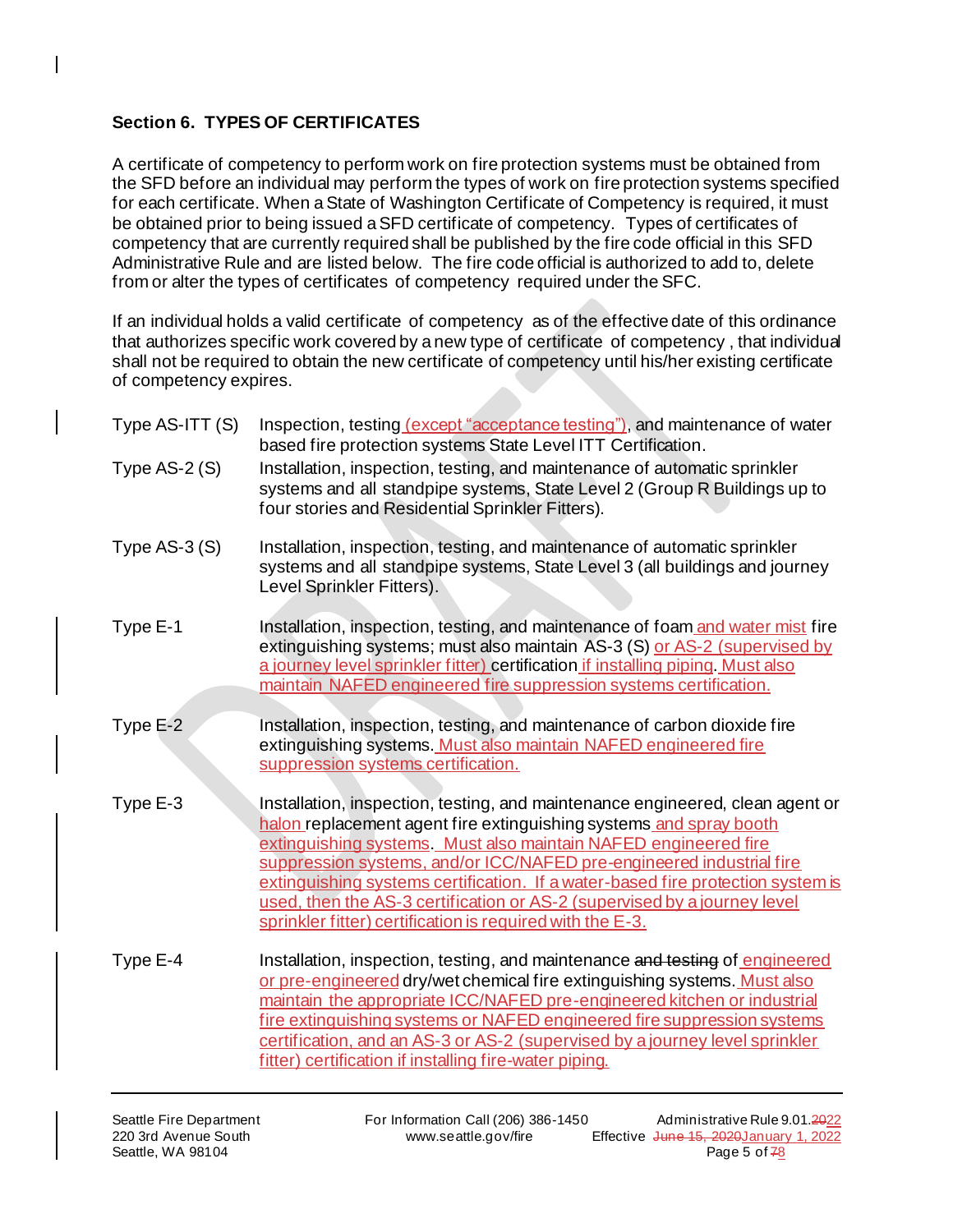- Type EG-1 Installation (non-electrical), inspection, testing, and maintenance of emergency generators.
- Type EG-ITM Inspection, testing (except "acceptance testing"), and maintenance of emergency generators.
- Type FA-1 Inspection, testing, maintenance, and programming of automatic fire alarm systems in any building. (Note: electricians solely performing installation of wiring or performing other work on fire alarm systems consistent with the meaning of "electrical work" in RCW 19.28 do not require an FA-1.) Must also maintain a NICET II certification in fire alarm systems or ESA/NTS equivalent.
- Type FA-ITM Inspection, testing (except "acceptance testing"), and maintenance of automatic fire alarm systems. Must also maintain a NICET II certification in inspection and testing of fire alarm systems or ESA/NTS equivalent.
- Type FP-1 Installation (non-electrical), inspection, testing, and maintenance of fire pumps and controllers. Must also maintain an AS-3 or AS-2 (supervised by a journey level sprinkler fitter) certification if installing piping.
- Type FP-ITM Inspection, testing (except "acceptance testing"), and maintenance of fire pumps and controllers. Must also maintain an AS-3 or AS-2 (supervised by a journey level sprinkler fitter) certification if installing piping.
- Type FEX-1 All activities relating to portable fire extinguishers including those listed in Types FEX-2, FEX-3, and FEX-4.
- Type FEX-2 Installation, inspection, testing, maintenance, charging, and recharging of portable fire extinguishers.
- Type FEX-3 Hydrostatic testing of fire extinguisher cylinders.
- Type FEX-4 Annual external examination of CO<sup>2</sup> or stored pressure fire extinguishers equipped with pressure indicators or gauges.
- Type SC-1 Installation, inspection, testing, and maintenance of smoke control systems.
- Type SC-ITM Inspection, testing, and maintenance of smoke control systems.
- Type STP-ITM Inspection, testing (except "acceptance testing") and maintenance of standpipe systems. Must also maintain State Level ITT. Note: installation of standpipes requires and AS-2(S) or AS-3(S) certification as of 2015 for compliance with State law.

### **Section 7. QUALIFICATIONS AND EXAMINATIONS FOR CERTIFICATES OF COMPETENCY**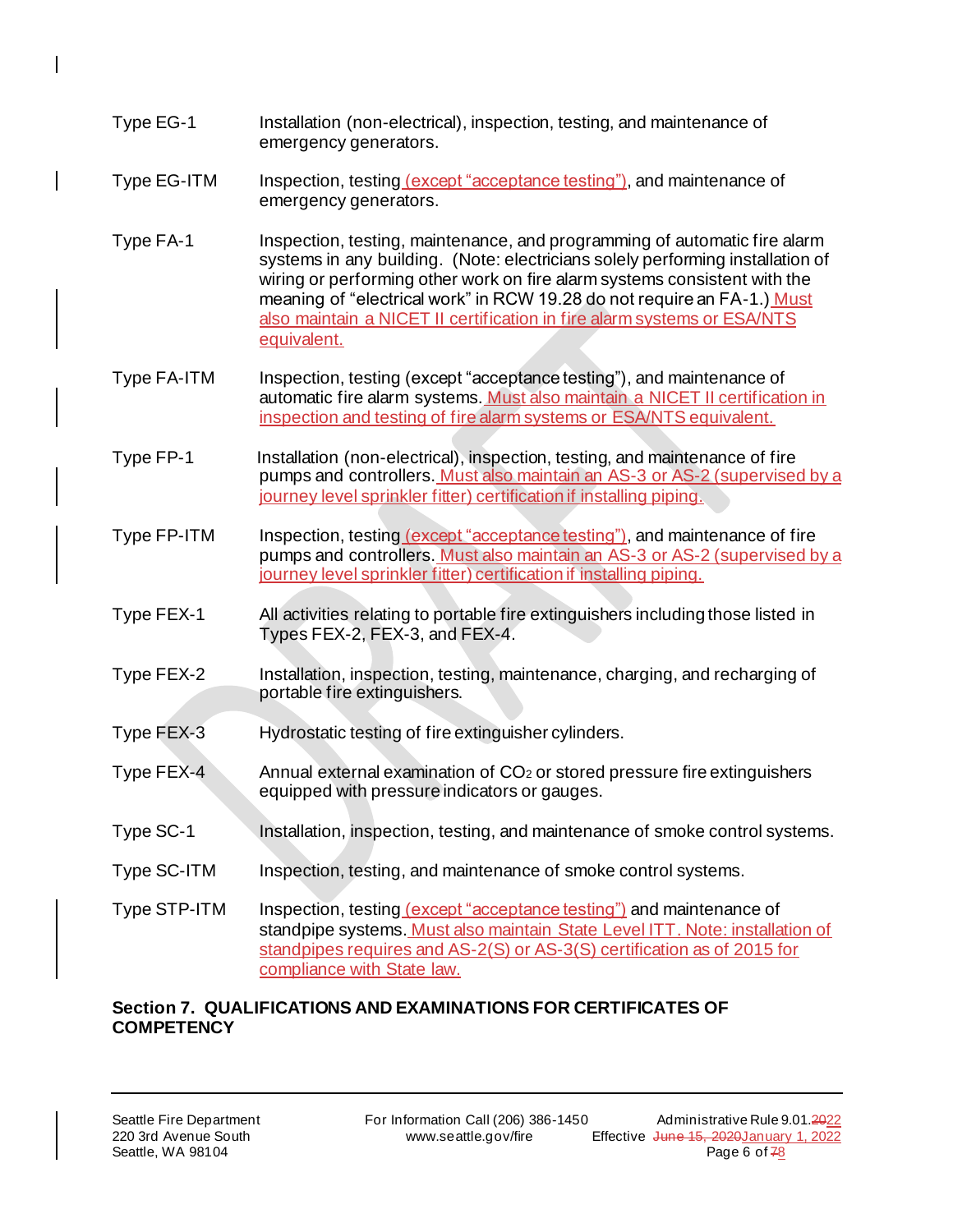Applicants may be required to submit evidence that they possess necessary license, tools, or test equipment required for the type of work to be performed.

Applicants for a SFD certificate of competency must provide current personal identification in the form of a Washington State driver's license or another form of picture identification acceptable to the fire code official. When a State of Washington Certificate of Competency is required for the work to be performed under the SFD certificate, proof of a valid State of Washington Certificate of Competency shall be provided.

All applicants for a SFD certificate of competency shall pass a written examination given by the fire code official. Such examinations shall be designed to test the applicant's knowledge to hold the type of certificate for which application has been made. Practical tests or demonstrations may be required in addition to the written examination.

A list of suggested information resources to prepare for the examinations for certificates of competency shall be provided by the fire code official.

### **Section 8. SERVICE LABEL REQUIREMENTS**

 $\overline{\phantom{a}}$ 

When performing installation, inspection, testing, programming, or maintenance, the name of certifying firm, firm address, firm phone number, date of work, signature and certificate of competency number of the technician performing the work shall be placed on the service tag or label. The service tag or label will be of the appropriate color; white, yellow, or red as required by Administrative Rule 9.02 Inspection, Testing, Maintenance, and Reporting Requirements for Fire Protection Systems and Emergency Responder Radio Amplication Systems.

No person shall remove a service tag or label from, or place a service tag or label on, a fire protection system except when installation, testing or maintenance is performed. A new service tag or label shall be attached whenever testing or maintenance is performed.

No person shall deface, modify or alter any service tag or label attached to or required to be attached to any fire protection system.

#### **Section 9. DENIAL, REVOCATION AND SUSPENSION OF CERTIFICATES OF COMPETENCY**

The fire code official may refuse to issue, renew, or may suspend or revoke any certificate of competency if the fire code official determines that an applicant for or holder of a certificate of competency has:

- 1. Obtained or attempted to obtain a certificate of competency by fraud or misrepresentation.
- 2. Has installed, tested, programmed or maintained a fire protection system in violation of this Code, Administrative Rule, or applicable standard.
- 3. The applicant for a certificate of competency does not possess the qualifications to conduct the operation for which application is made as demonstrated by written and/or practicalexamination, or has not affirmed maintenance of competency as part of the annual renewal process.
- 4. The applicant for a certificate of competency does not possess the proper facilities to conduct operations for which application is made.